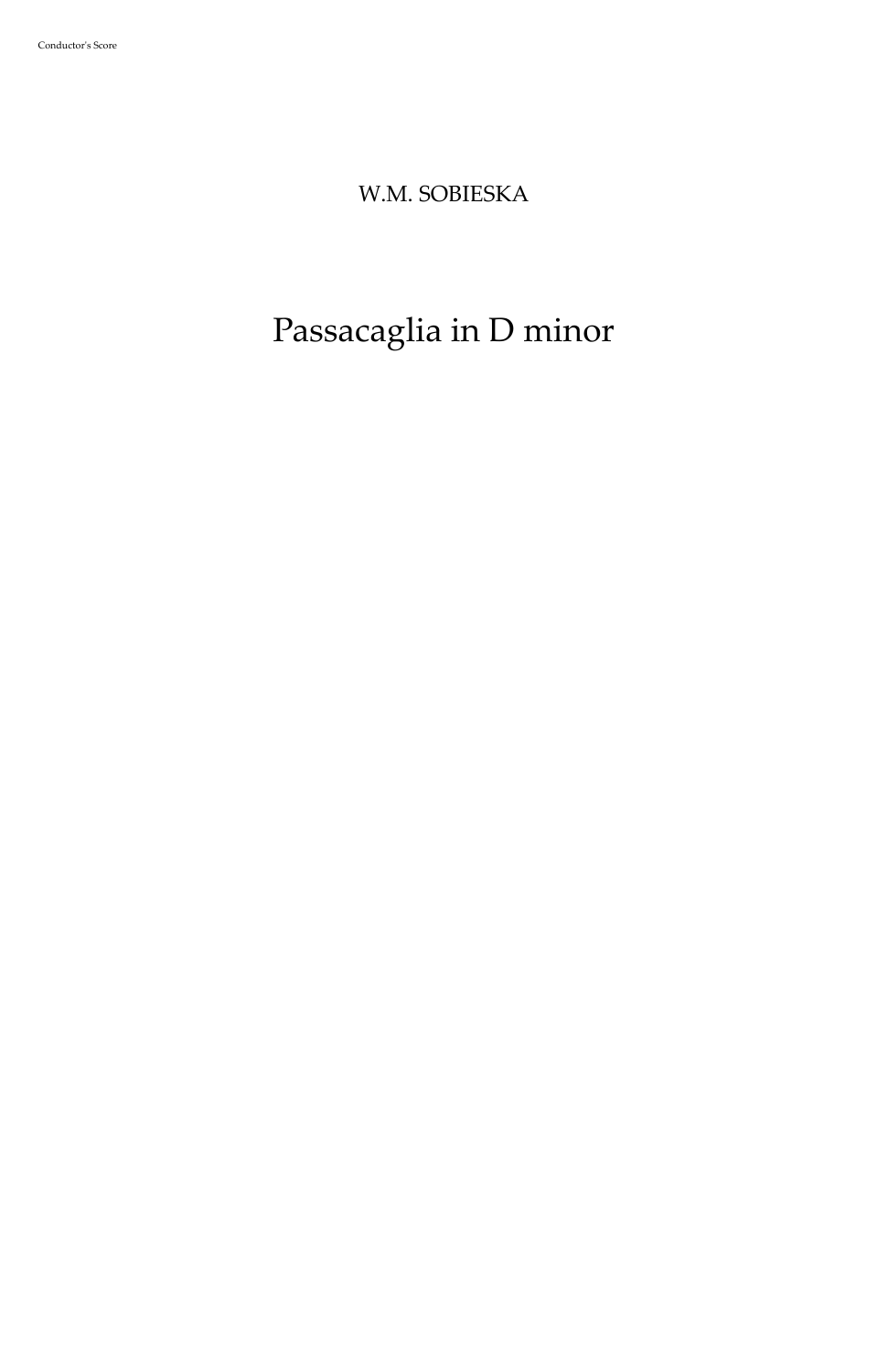Piccolo Flutes I-II Oboes I-II Clarinets I-II in  $\rm B\flat$ Bassoons Contrabassoon

Horns I-IV in F Trumpets I-III in  $\rm B\flat$ Trombones I-II Bass Trombone Tuba

> Timpani Triangle Bass Drum Cymbals Tam-tam Tubular Bells Glockenspiel Xylophone

> > Harp 1 Harp 2 Piano

Violin I Violin II Viola Violoncello Double Bass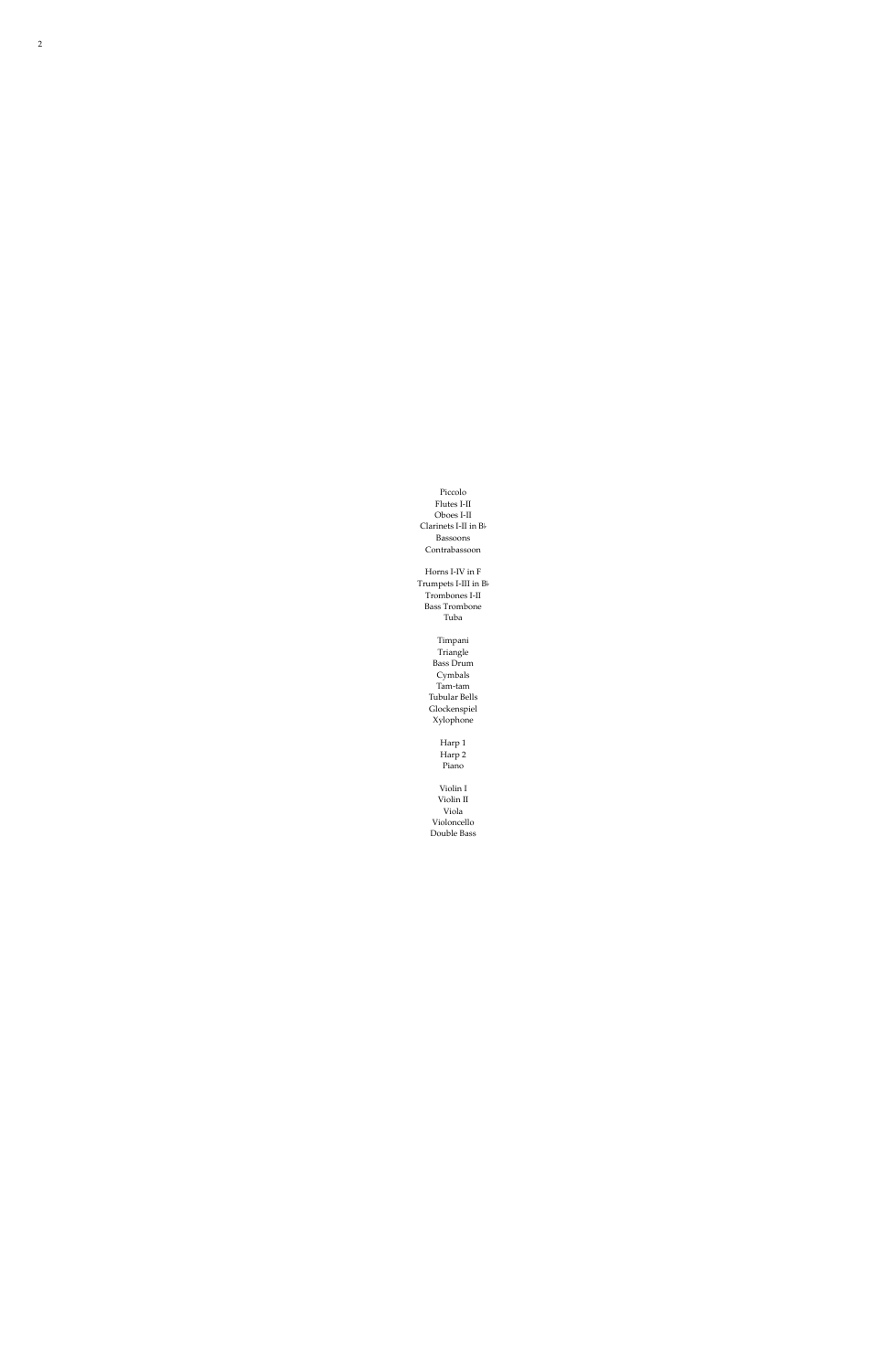2021. Creative Commons: this work is licensed under CC BY-ND 4.0

## Passacaglia in D minor for Full Orchestra

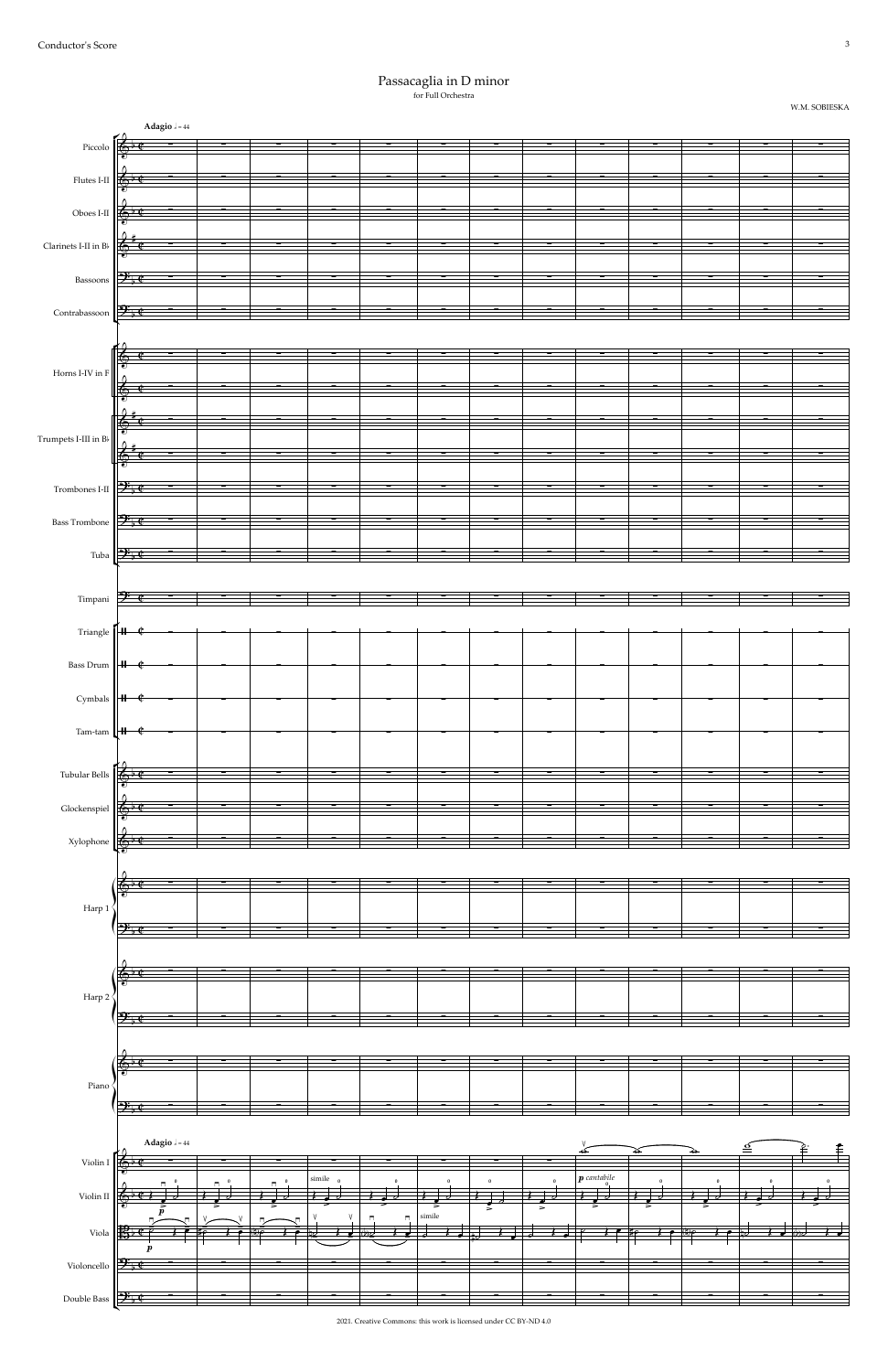

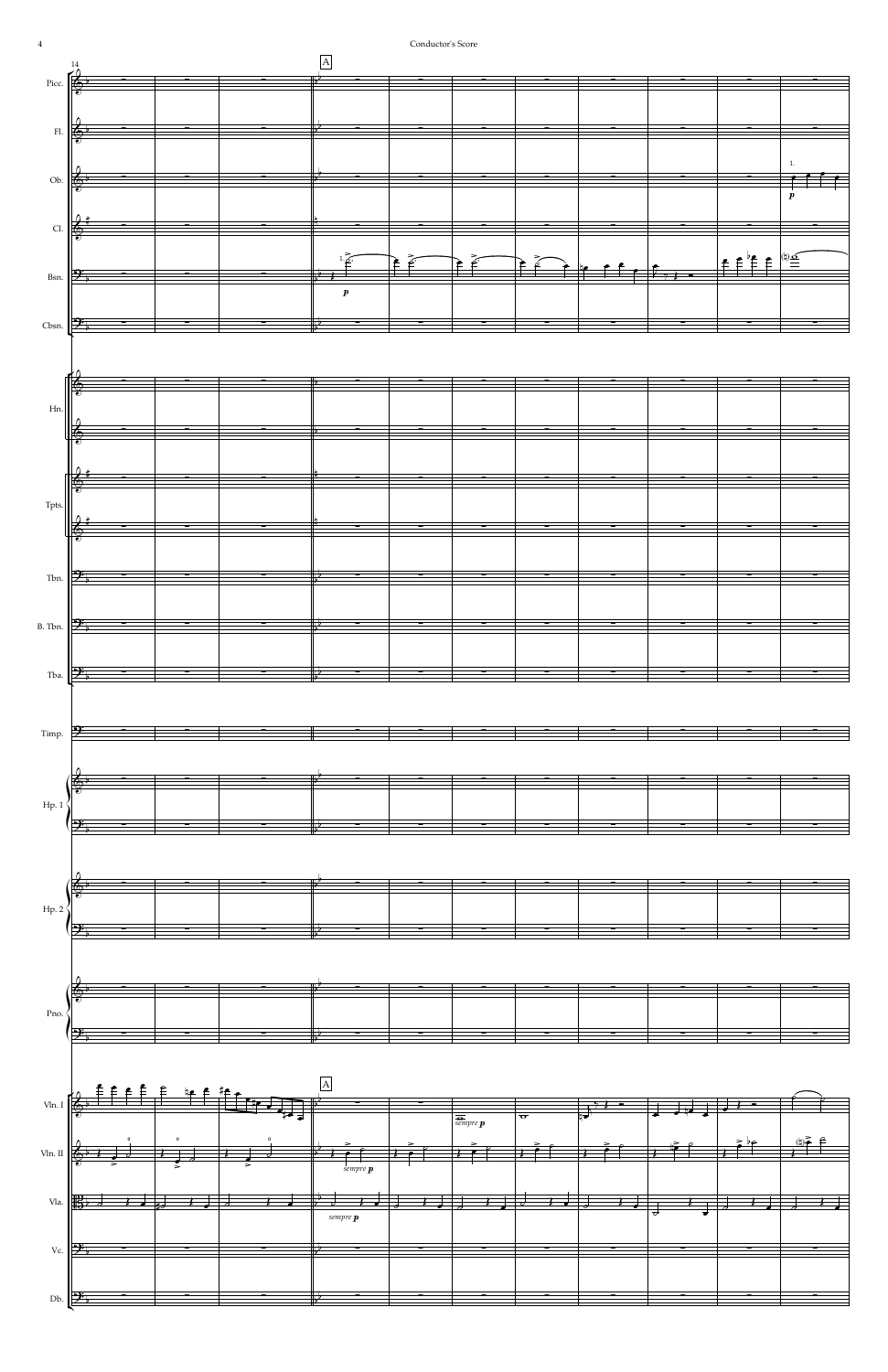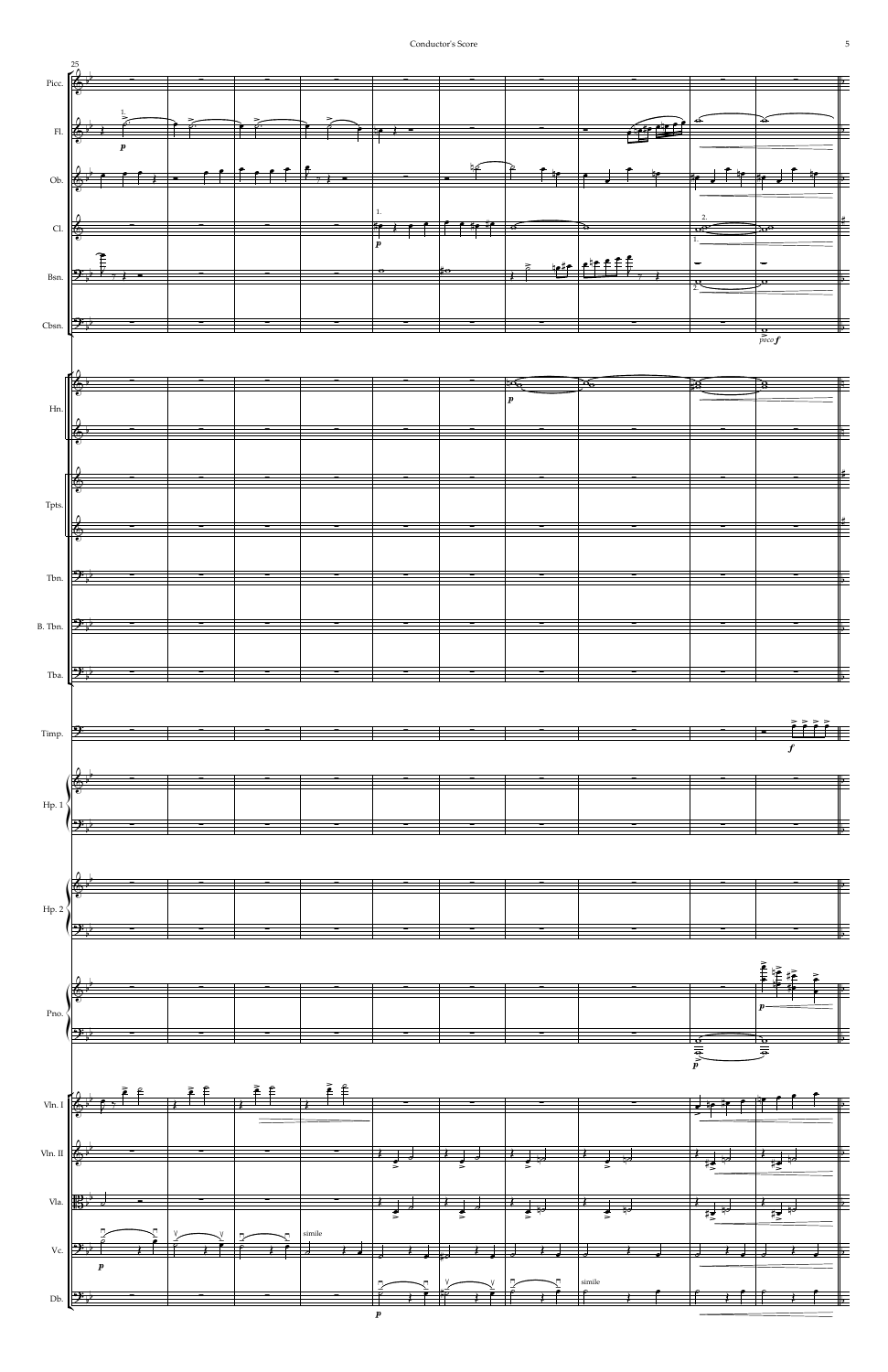



 $\sqrt{6}$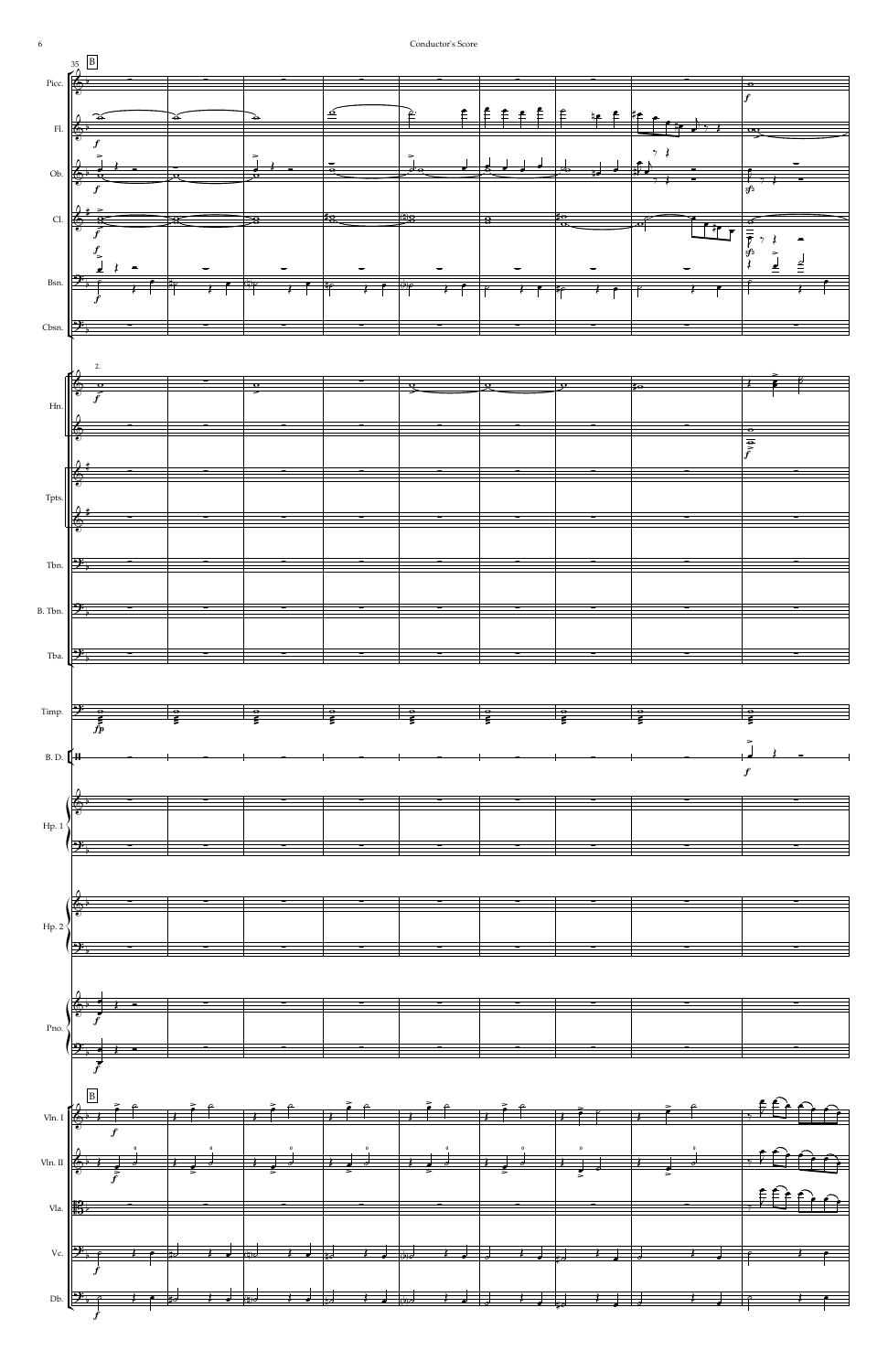Conductor's Score



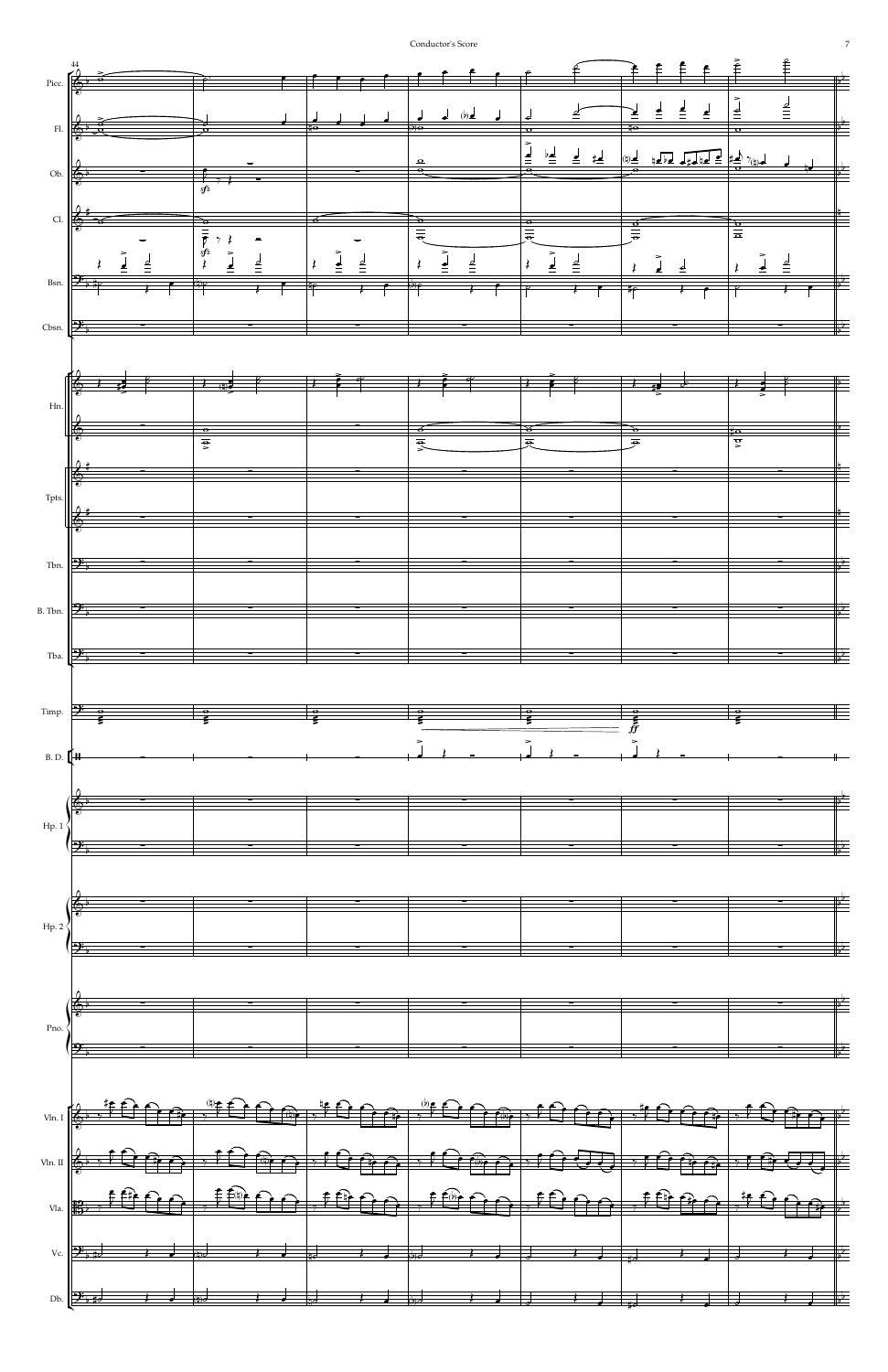

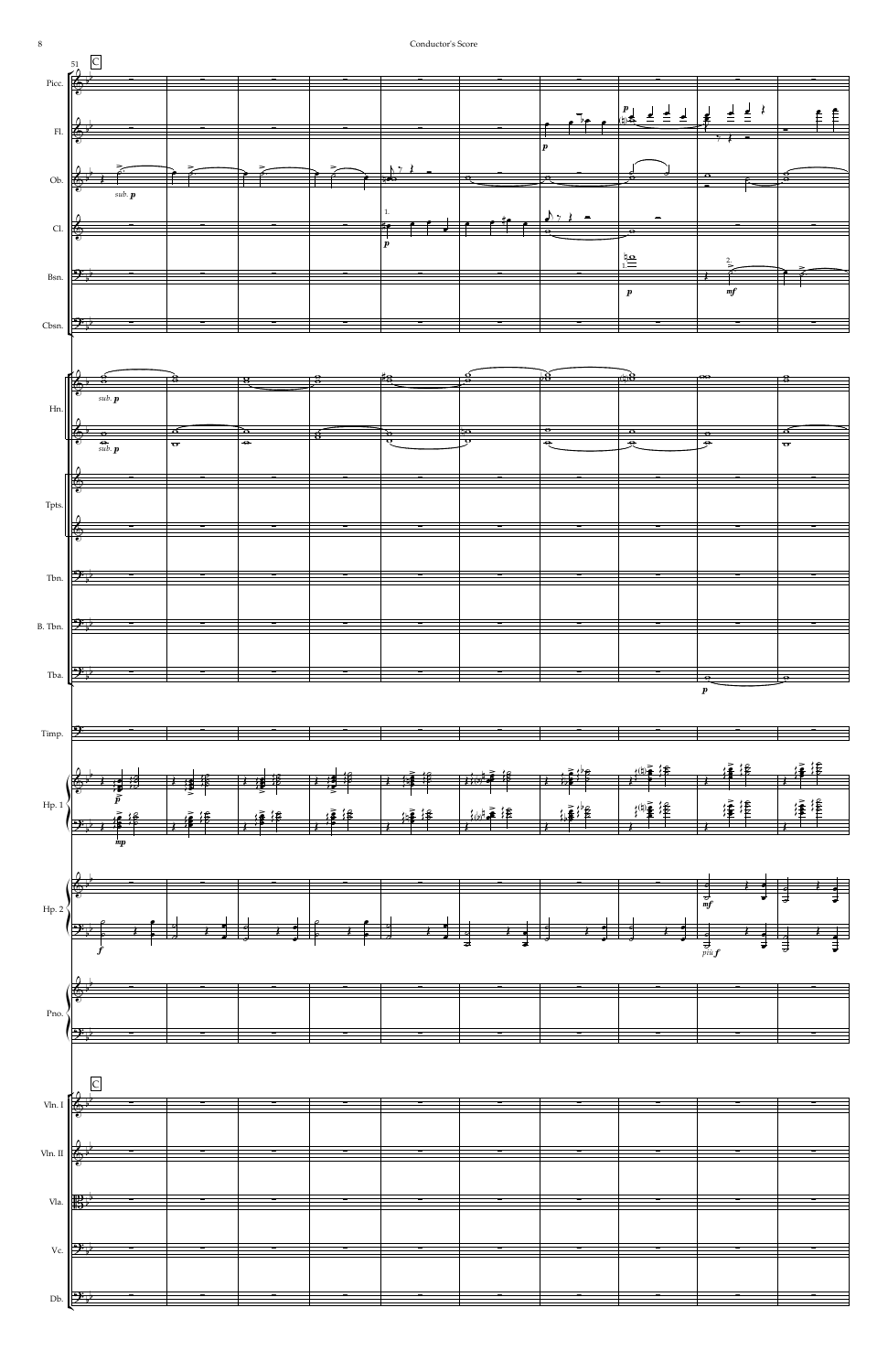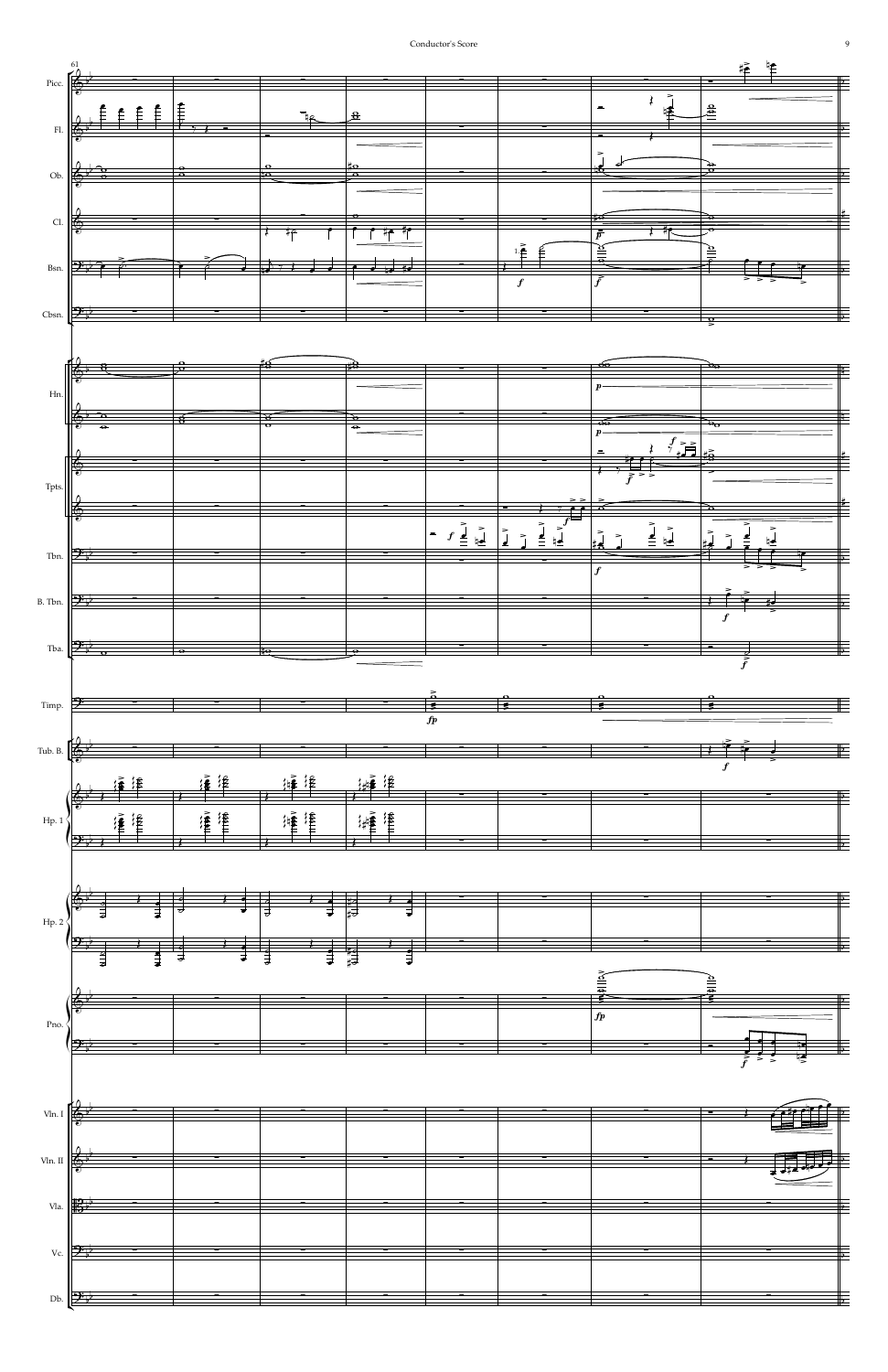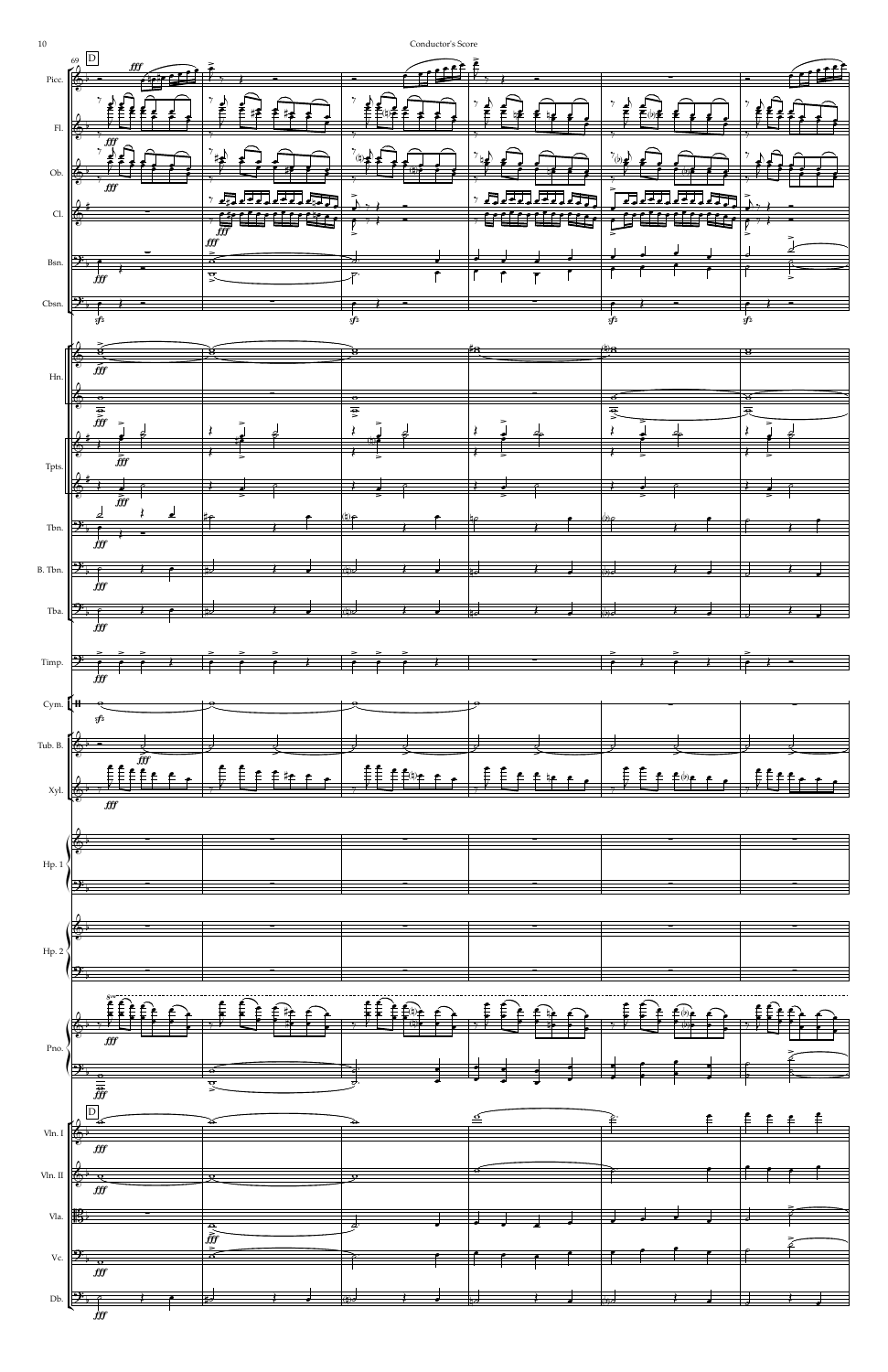



 $11\,$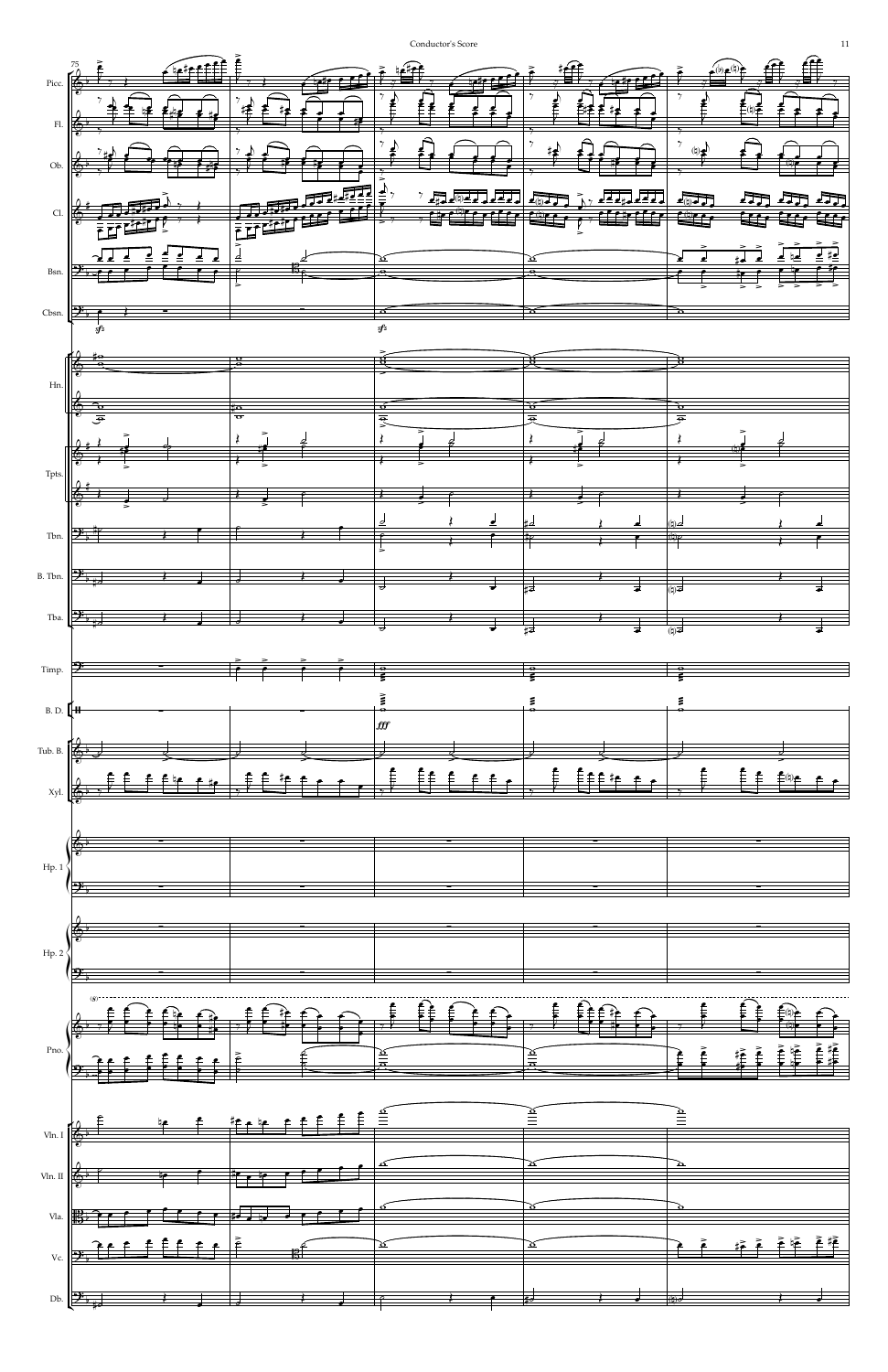

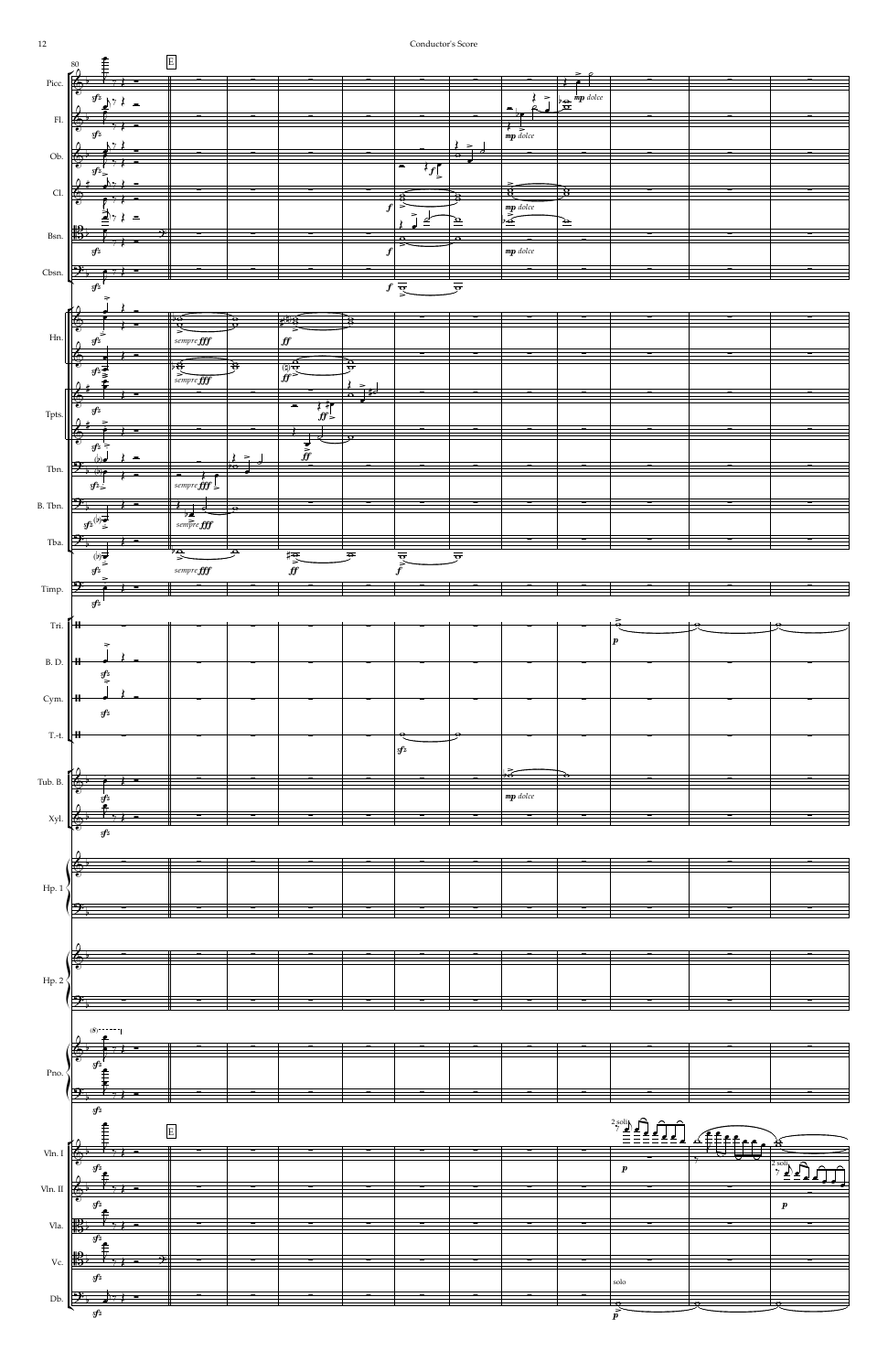## Conductor's Score

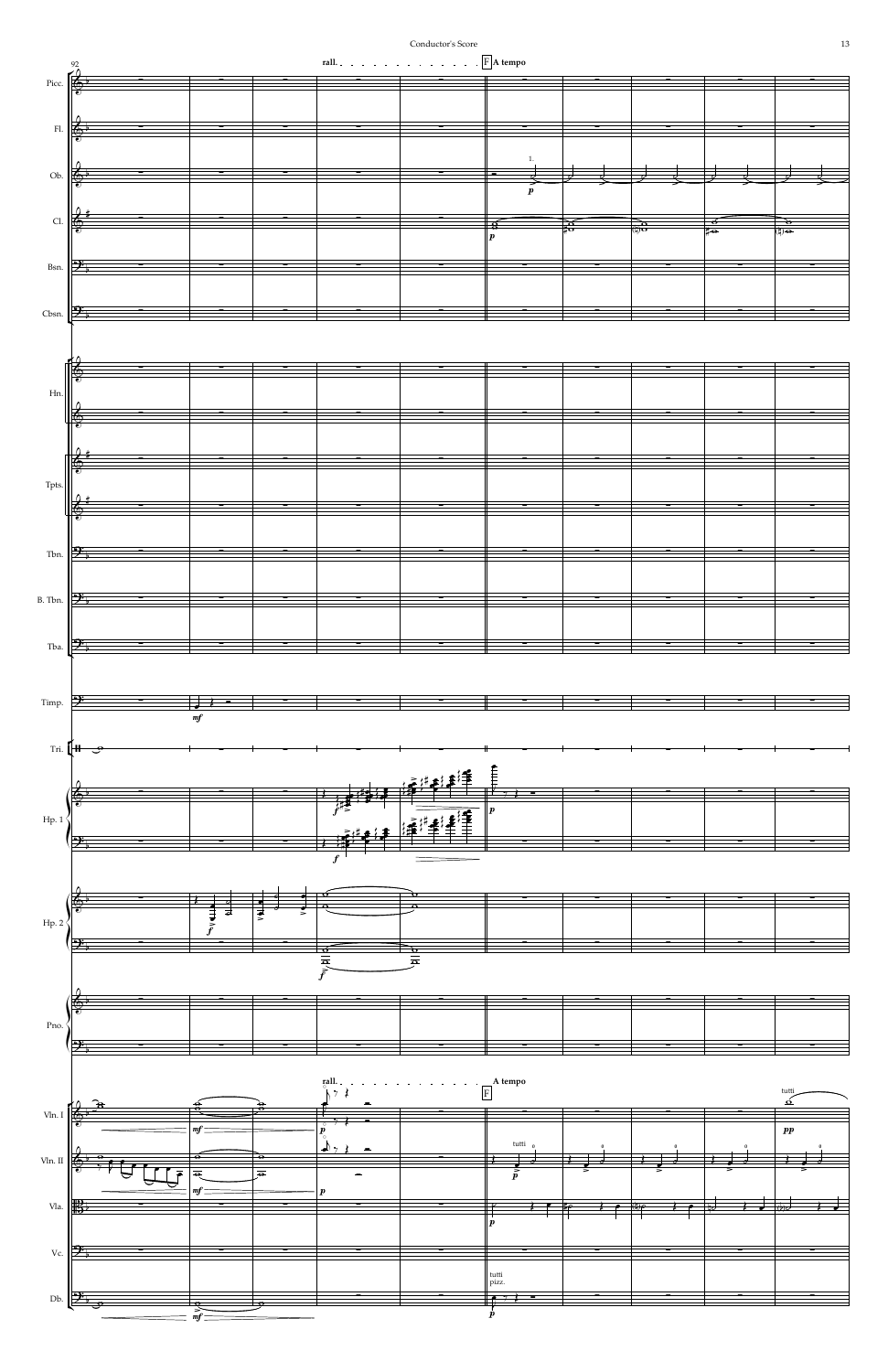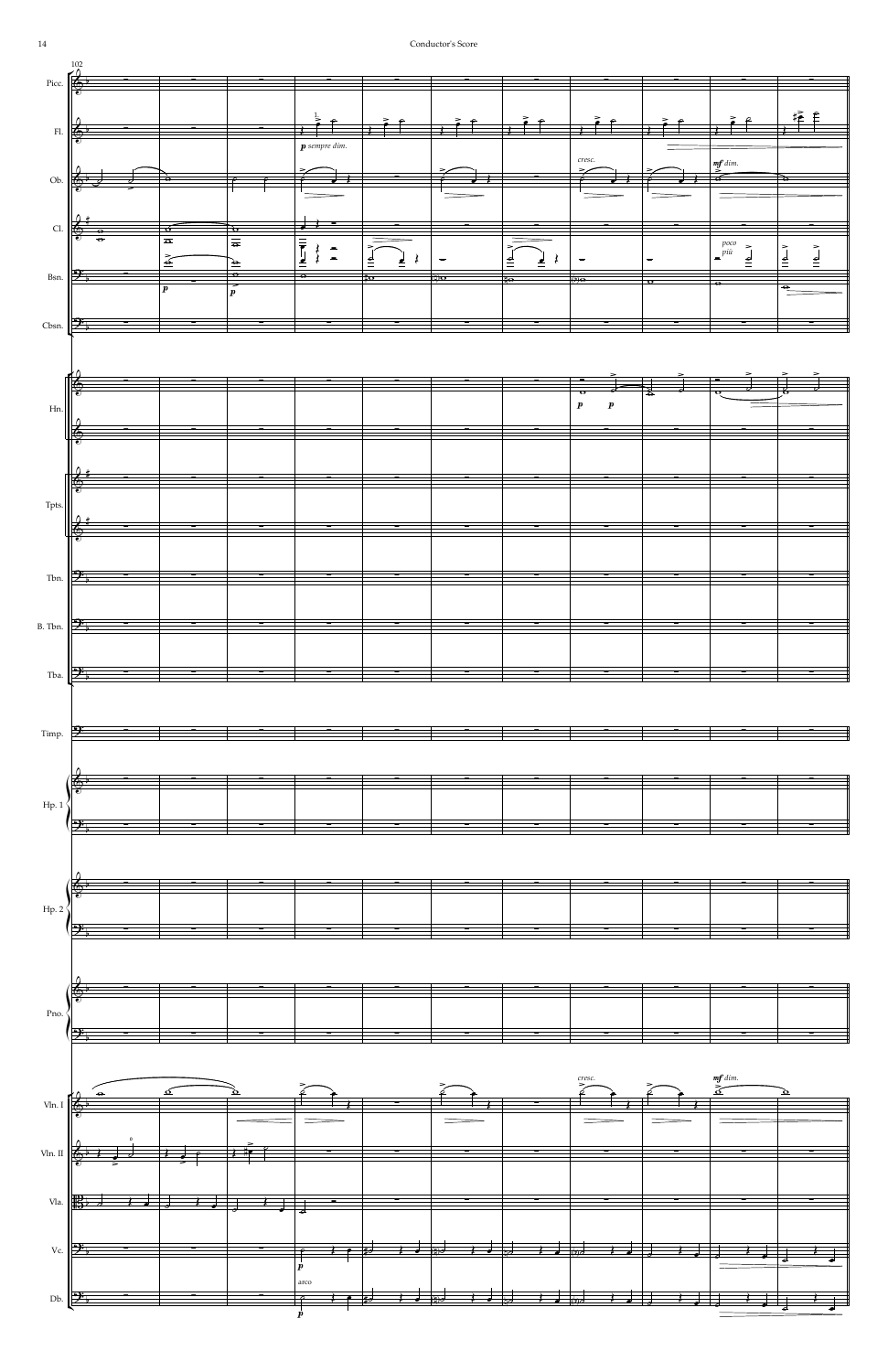